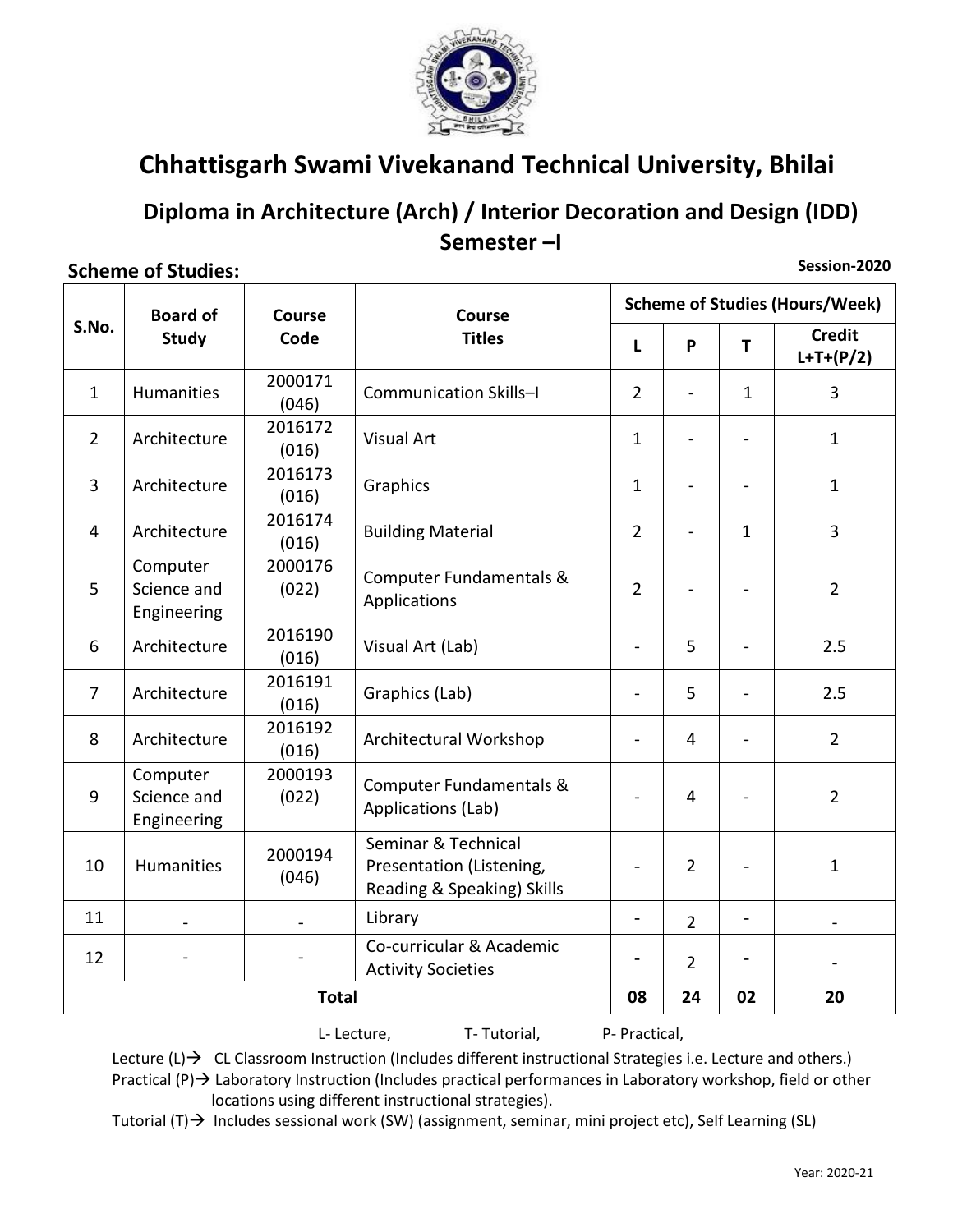

## Diploma in Architecture (Arch) / Interior Decoration and Design (IDD) Semester-I

### **Scheme of Examination:**

Session-2020

|                |                                                    | Course<br>Code   | <b>Course</b><br><b>Titles</b>                                                          | <b>Scheme of Examination</b> |                         |                          |                          |                |              |
|----------------|----------------------------------------------------|------------------|-----------------------------------------------------------------------------------------|------------------------------|-------------------------|--------------------------|--------------------------|----------------|--------------|
| S.No.          | <b>Board of</b><br><b>Study</b>                    |                  |                                                                                         | <b>Theory</b>                |                         |                          | <b>Practical</b>         |                | <b>Total</b> |
|                |                                                    |                  |                                                                                         | <b>ESE</b>                   | <b>CT</b>               | <b>TA</b>                | <b>ESE</b>               | <b>TA</b>      | <b>Marks</b> |
| $\mathbf{1}$   | <b>Humanities</b>                                  | 2000171<br>(046) | Communication Skills-I                                                                  | 70                           | 20                      | 30                       |                          |                | 120          |
| $\overline{2}$ | Architecture                                       | 2016172<br>(016) | <b>Visual Art</b>                                                                       | 70                           | 20                      | 30                       |                          | $\overline{a}$ | 120          |
| 3              | Architecture                                       | 2016173<br>(016) | Graphics                                                                                | 70                           | 20                      | 30                       | $\overline{\phantom{a}}$ | -              | 120          |
| 4              | Architecture                                       | 2016174<br>(016) | <b>Building Material</b>                                                                | 70                           | 20                      | 30                       |                          | $\overline{a}$ | 120          |
| 5              | Computer<br>Science and<br>Engineering             | 2000176<br>(022) | <b>Computer Fundamentals</b><br>& Applications                                          | 70                           | 20                      | 30                       |                          |                | 120          |
| 6              | Architecture                                       | 2016190<br>(016) | Visual Art (Lab)                                                                        | $\blacksquare$               |                         | $\overline{\phantom{a}}$ | 30                       | 60             | 90           |
| $\overline{7}$ | Architecture                                       | 2016191<br>(016) | Graphics (Lab)                                                                          | $\overline{\phantom{a}}$     |                         | $\overline{\phantom{a}}$ | 30                       | 60             | 90           |
| 8              | Architecture                                       | 2016192<br>(016) | Architectural Workshop                                                                  |                              |                         | $\qquad \qquad -$        | 30                       | 60             | 90           |
| 9              | Computer<br>Science and<br>Engineering             | 2000193<br>(022) | <b>Computer Fundamentals</b><br>& Applications (Lab)                                    |                              |                         |                          | 30                       | 50             | 80           |
| 10             | Humanities                                         | 2000194<br>(046) | Seminar & Technical<br>Presentation (Listening,<br>Reading & Speaking)<br><b>Skills</b> |                              |                         |                          |                          | 50             | 50           |
|                |                                                    | <b>Total</b>     |                                                                                         | 350                          | 100                     | 150                      | 120                      | 280            | 1000         |
|                | <b>CT: Class Test</b><br>ESE: End of semester exam |                  |                                                                                         |                              | TA: Teachers Assessment |                          |                          |                |              |

Note: - i. TA in Theory includes Sessional work (SW) and Attendance (ATT) with weightage of 70% and 30% weightage of total respectively.

ii. TA in Practical includes performance of PRA, PDA and Viva-voce with weightage of 50%, 40% and 10% weightage of total respectively.

iii. 85% attendance is essential in theory & Practical classes to appear in examination.

Legend: - PRA: Process Assessment, PDA: Product Assessment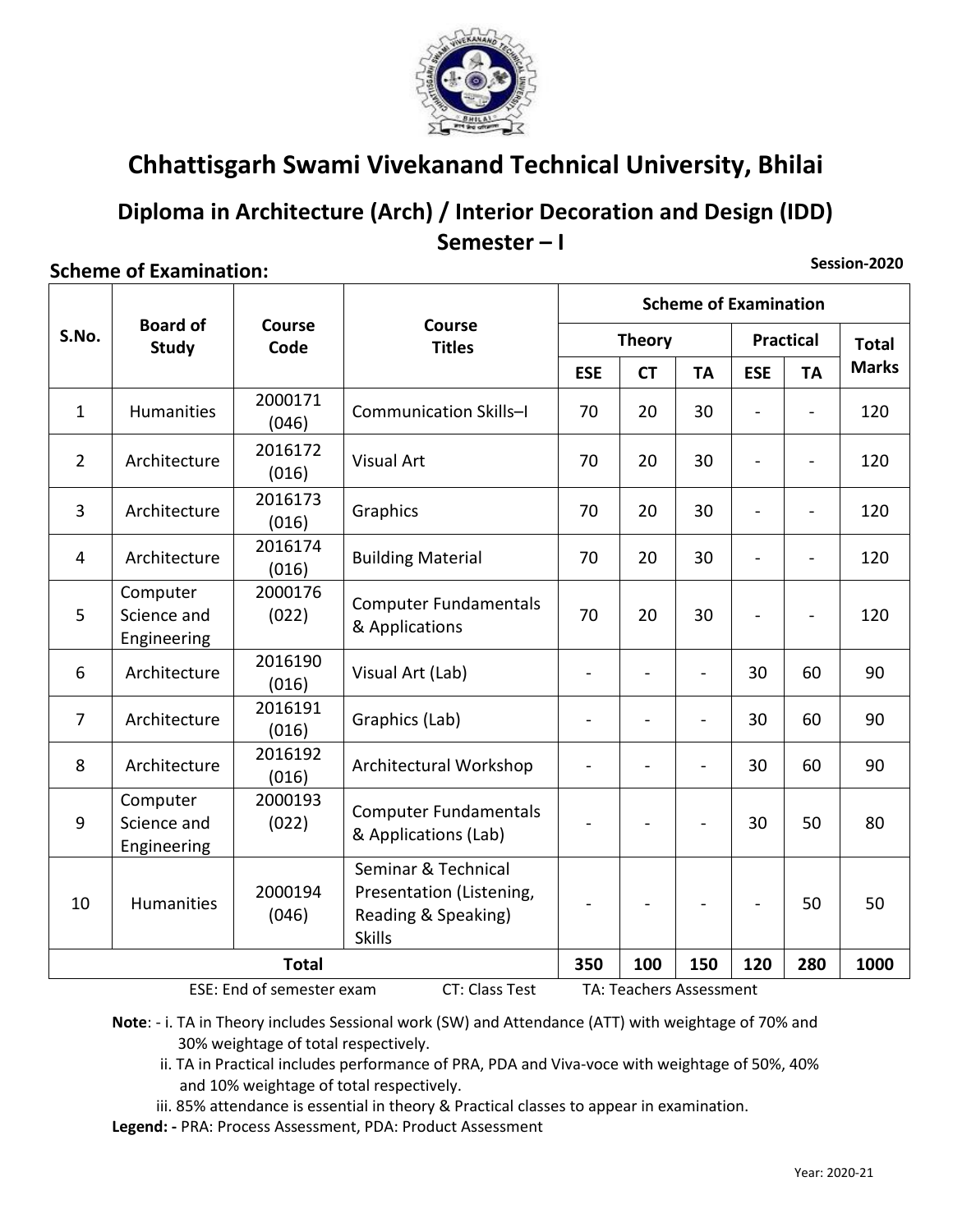

### Diploma in Architecture (Arch) Semester-II

### **Scheme of Studies:**

Session-2020

|                | <b>Board of</b>   | Course<br>Code | Course                                                                                                | <b>Scheme of Studies (Hours/Week)</b> |                          |                          |                              |  |
|----------------|-------------------|----------------|-------------------------------------------------------------------------------------------------------|---------------------------------------|--------------------------|--------------------------|------------------------------|--|
| S.No.          | <b>Study</b>      |                | <b>Titles</b>                                                                                         | T.                                    | P                        | т                        | <b>Credit</b><br>$L+T+(P/2)$ |  |
| $\mathbf{1}$   | Humanities        | 2000271(046)   | <b>Communication Skills-II</b>                                                                        | $\overline{2}$                        |                          | $\mathbf{1}$             | 3                            |  |
| $\overline{2}$ | Architecture      | 2016272(016)   | <b>Building Design Fundamental</b>                                                                    | 1                                     |                          | $\mathbf{1}$             | $\overline{2}$               |  |
| 3              | Architecture      | 2016273(016)   | Perspective and Sciography                                                                            | $\mathbf{1}$                          |                          | 1                        | $\overline{2}$               |  |
| 4              | Architecture      | 2016274(016)   | Specification of Work                                                                                 | $\overline{2}$                        |                          | 1                        | 3                            |  |
| 5              | Architecture      | 2016275(016)   | <b>History of Architecture</b>                                                                        | $\mathbf{1}$                          | $\overline{\phantom{a}}$ | 1                        | $\overline{2}$               |  |
| 6              | Architecture      | 2016290(016)   | <b>Building Design Fundamental</b><br>(Lab)                                                           | $\overline{\phantom{a}}$              | 4                        | $\blacksquare$           | $\overline{2}$               |  |
| 7              | Architecture      | 2016291(016)   | Perspective and Sciography<br>(Lab)                                                                   |                                       | $\overline{4}$           |                          | $\overline{2}$               |  |
| 8              | Architecture      | 2016292(016)   | History of Architecture (Lab)                                                                         |                                       | $\overline{2}$           |                          | $\mathbf{1}$                 |  |
| 9              | Architecture      | 2016293(016)   | <b>Computer Aided Design-2D</b><br>(Lab)                                                              |                                       | 4                        |                          | $\overline{2}$               |  |
| 10             | <b>Humanities</b> | 2000294(046)   | Seminar & Technical<br><b>Presentation (Personality</b><br>Development & Leadership)<br><b>Skills</b> |                                       | $\overline{2}$           |                          | $\mathbf{1}$                 |  |
| 11             |                   |                | Library                                                                                               | $\overline{a}$                        | $\overline{2}$           | $\overline{\phantom{a}}$ |                              |  |
| 12             |                   |                | Co-curricular & Academic<br><b>Activity Societies</b>                                                 |                                       | $\overline{2}$           |                          |                              |  |
| <b>Total</b>   |                   |                | 07                                                                                                    | 20                                    | 05                       | 20                       |                              |  |

L-Lecture,

T-Tutorial, P- Practical,

Lecture  $(L) \rightarrow CL$  CL Classroom Instruction (Includes different instructional Strategies i.e. Lecture and others.)

Practical  $(P)$   $\rightarrow$  Laboratory Instruction (Includes practical performances in Laboratory workshop, field or other locations using different instructional strategies).

Tutorial  $(T)$  Includes sessional work (SW) (assignment, seminar, mini project etc), Self Learning (SL)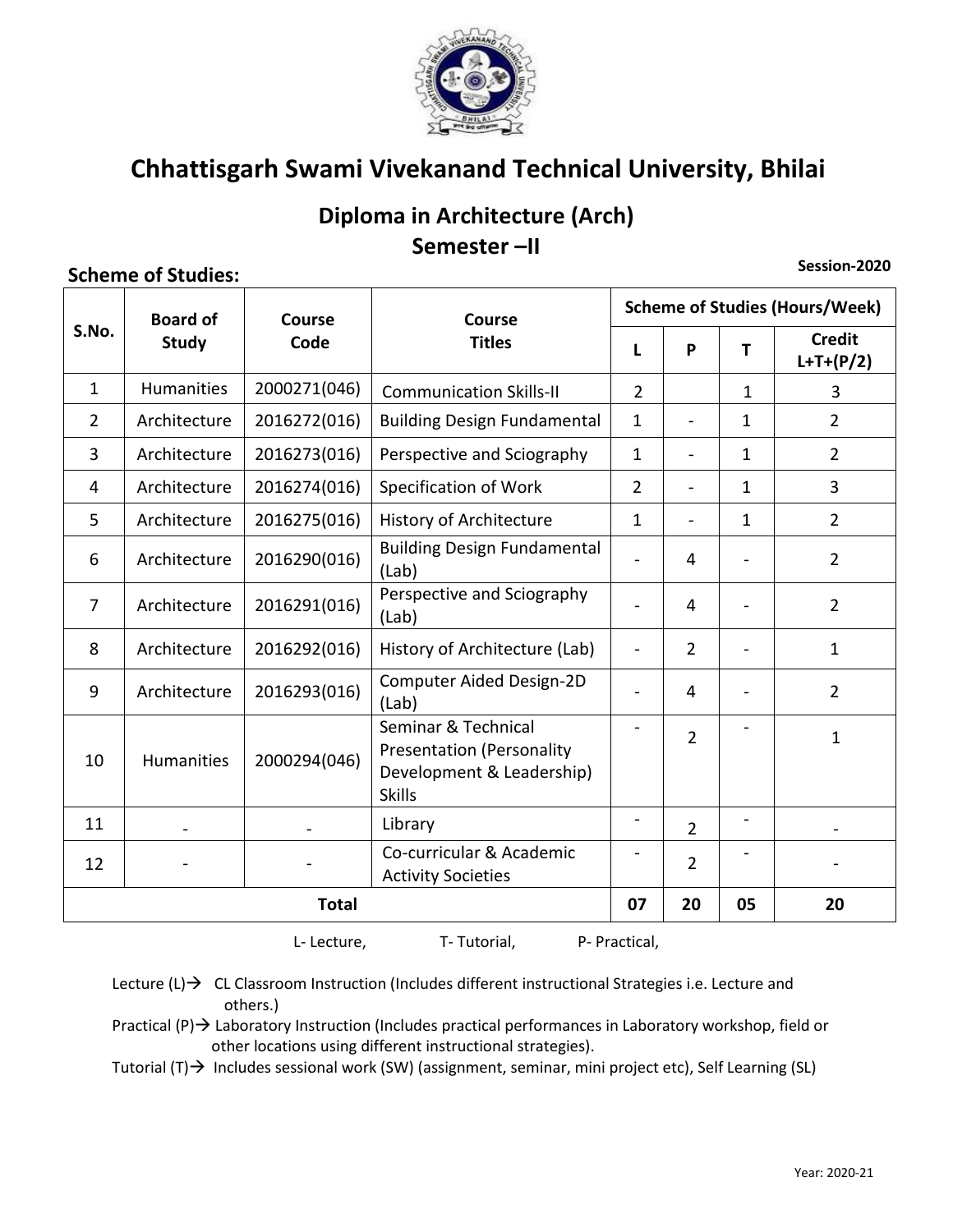

### Diploma in Architecture (Arch) Semester - II

### **Scheme of Examination:**

|                |                                 |                           |                                                                                                | <b>Scheme of Examination</b> |           |           |                          |                          |              |  |
|----------------|---------------------------------|---------------------------|------------------------------------------------------------------------------------------------|------------------------------|-----------|-----------|--------------------------|--------------------------|--------------|--|
| S.<br>No.      | <b>Board of</b><br><b>Study</b> | <b>Course</b><br>Code     | <b>Course</b><br><b>Titles</b>                                                                 | <b>Theory</b>                |           |           | <b>Practical</b>         | <b>Total</b>             |              |  |
|                |                                 |                           |                                                                                                | <b>ESE</b>                   | <b>CT</b> | <b>TA</b> | <b>ESE</b>               | <b>TA</b>                | <b>Marks</b> |  |
| $\mathbf{1}$   | Humanities                      | 2000271(046)              | <b>Communication Skills-II</b>                                                                 | 70                           | 20        | 30        | $\overline{a}$           |                          | 120          |  |
| $\overline{2}$ | Architecture                    | 2016272(016)              | <b>Building Design</b><br>Fundamental                                                          | 70                           | 20        | 30        |                          |                          | 120          |  |
| 3              | Architecture                    | 2016273(016)              | Perspective and<br>Sciography                                                                  | 70                           | 20        | 30        |                          |                          | 120          |  |
| $\overline{4}$ | Architecture                    | 2016274(016)              | Specification of Work                                                                          | 70                           | 20        | 30        | $\overline{\phantom{a}}$ | $\blacksquare$           | 120          |  |
| 5              | Architecture                    | 2016275(016)              | History of Architecture                                                                        | 70                           | 20        | 30        | $\overline{\phantom{a}}$ | $\overline{\phantom{a}}$ | 120          |  |
| 6              | Architecture                    | 2016290(016)              | <b>Building Design</b><br>Fundamental (Lab)                                                    | $\overline{a}$               |           |           | 30                       | 50                       | 80           |  |
| $\overline{7}$ | Architecture                    | 2016291(016)              | Perspective and<br>Sciography (Lab)                                                            |                              |           |           | 30                       | 50                       | 80           |  |
| 8              | Architecture                    | 2016292(016)              | History of Architecture<br>(Lab)                                                               |                              |           |           | 30                       | 50                       | 80           |  |
| 9              | Architecture                    | 2016293(016)              | Computer Aided Design-<br>$2D$ (Lab)                                                           | $\overline{\phantom{a}}$     |           |           | 50                       | 50                       | 100          |  |
| 10             | Humanities                      | 2000294(046)              | Seminar & Technical<br><b>Presentation (Personality</b><br>Development &<br>Leadership) Skills |                              |           |           |                          | 60                       | 60           |  |
|                | <b>Total</b>                    |                           |                                                                                                | 350                          | 100       | 150       | 140                      | 260                      | 1000         |  |
|                |                                 | ESE: End of semester exam | <b>CT: Class Test</b>                                                                          |                              |           |           | TA: Teachers Assessment  |                          |              |  |

Note: - i. TA in Theory includes Sessional work (SW) and Attendance (ATT) with weightage of 70% and 30% weightage of total respectively.

- ii. TA in Practical includes performance of PRA, PDA and Viva-voce with weightage of 50%, 40% and 10% weightage of total respectively.
- iii. 85% attendance is essential in theory & Practical classes to appear in examination.
- Legend: PRA: Process Assessment, PDA: Product Assessment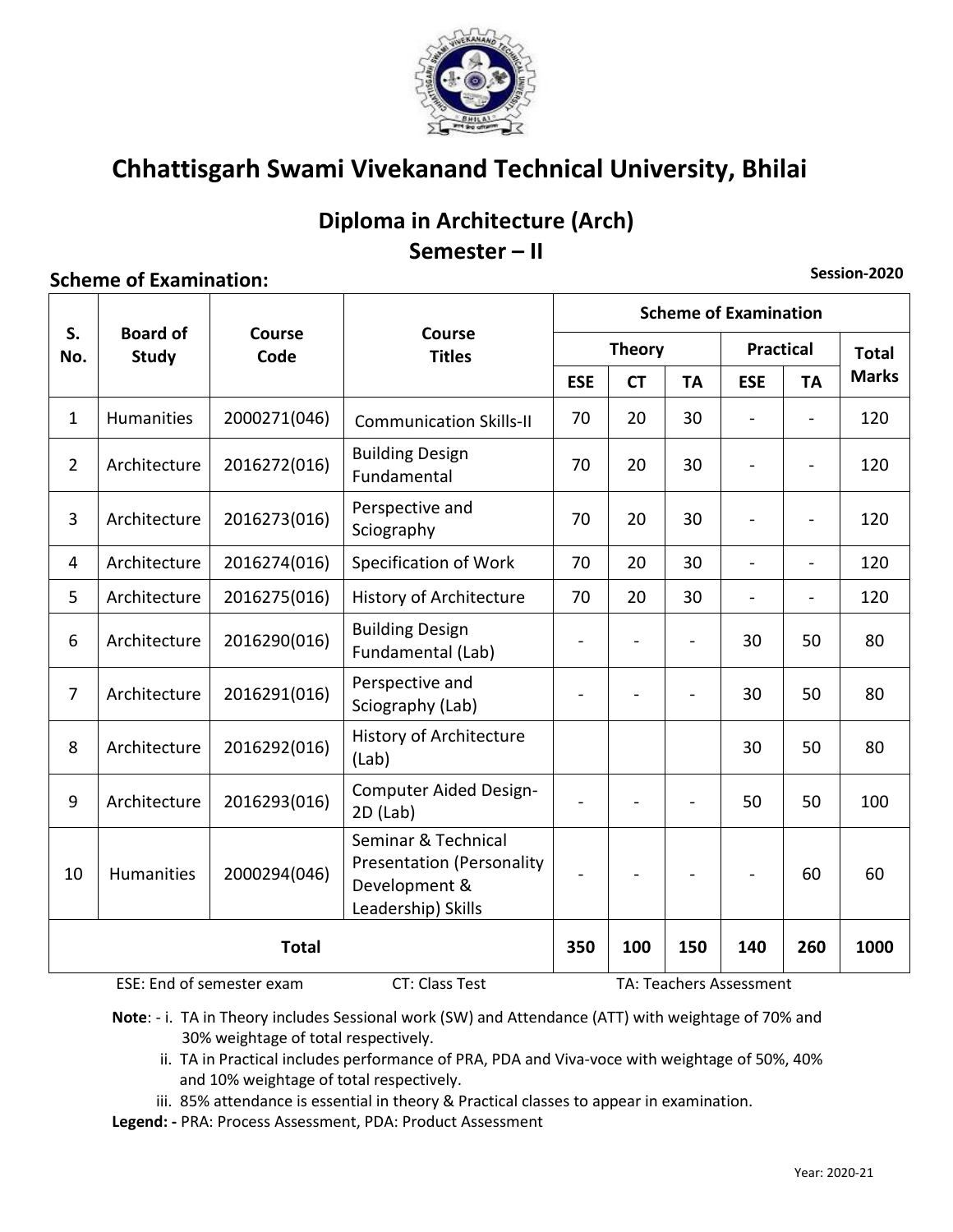

## Diploma in Architecture (Arch) Semester-III

### **Scheme of Studies:**

Session-2020

| S.             | <b>Board of</b>      | <b>Course</b> |                                                          | <b>Scheme of Studies (Hours/Week)</b> |                |              |                              |  |  |
|----------------|----------------------|---------------|----------------------------------------------------------|---------------------------------------|----------------|--------------|------------------------------|--|--|
| <b>No</b>      | <b>Study</b>         | Code          | <b>Course Titles</b>                                     | L                                     | P              | T            | <b>Credit</b><br>$L+T+(P/2)$ |  |  |
| $\mathbf{1}$   | Architecture         | 2016371(016)  | Architectural Design-<br>Residential                     | $\overline{2}$                        |                | $\mathbf{1}$ | 3                            |  |  |
| $\overline{2}$ | Architecture         | 2016372(016)  | <b>Building Construction-I</b>                           | 1                                     | $\overline{a}$ | $\mathbf{1}$ | $\overline{2}$               |  |  |
| 3              | Civil<br>Engineering | 2016373(020)  | Environmental Engineering<br>and Sustainable Development | $\overline{2}$                        |                | $\mathbf{1}$ | $0^{***}$<br>(Audit Course)  |  |  |
| 4              | Architecture         | 2016374(016)  | Site Surveying and<br>Measurements                       | $\overline{2}$                        |                | $\mathbf{1}$ | 3                            |  |  |
| 5              | Architecture         | 2016375(016)  | <b>Basics of Structural Design</b>                       | 3                                     | ÷.             | $\mathbf{1}$ | 4                            |  |  |
| 6              | Architecture         | 2016361(016)  | Internship Presentation<br>$(Arch)$ -I $(Lab)^{\#}$      |                                       |                |              | $2$ <sup>##</sup>            |  |  |
| $\overline{7}$ | Architecture         | 2016362(016)  | Architectural Design-<br>Residential (Lab)               |                                       | $\overline{4}$ |              | $\overline{2}$               |  |  |
| 8              | Architecture         | 2016363(016)  | <b>Building Construction-I (Lab)</b>                     |                                       | $\overline{4}$ |              | $\overline{2}$               |  |  |
| 9              | Architecture         | 2016364(016)  | Site Surveying and<br>Measurements (Lab)                 |                                       | $\overline{2}$ |              | $\mathbf{1}$                 |  |  |
| 10             | Architecture         | 2016365(016)  | Architecture Appreciation (Lab)                          | $\overline{\phantom{a}}$              | $\overline{2}$ |              | $\mathbf{1}$                 |  |  |
| 11             | Humanities           |               | Health, Hygiene and Yoga                                 | $\overline{\phantom{a}}$              | $\overline{2}$ |              |                              |  |  |
| 12             |                      |               | Library                                                  |                                       | $\overline{2}$ |              |                              |  |  |
| <b>Total</b>   |                      |               |                                                          |                                       | 16             | 05           | 20                           |  |  |

L-Lecture, T-Tutorial, P- Practical,

# Internship Presentation (Arch) - I Lab (3-4 Weeks) after 2<sup>nd</sup> semester (Summer Internship). The evaluation will be done in 3<sup>rd</sup> semester.

## As per MODEL CURRICULUM FOR DIPLOMA COURSES IN ENGINEERING & TECHNOLOGY 2019 of AICTE Lecture  $(L) \rightarrow CL$  CL Classroom Instruction (Includes different instructional Strategies i.e. Lecture and others.) Practical  $(P)$   $\rightarrow$  Laboratory Instruction (Includes practical performances in Laboratory workshop, field or other locations using different instructional strategies).

Tutorial  $(T) \rightarrow$  Includes sessional work (SW) (assignment, seminar, mini project etc), Self Learning (SL)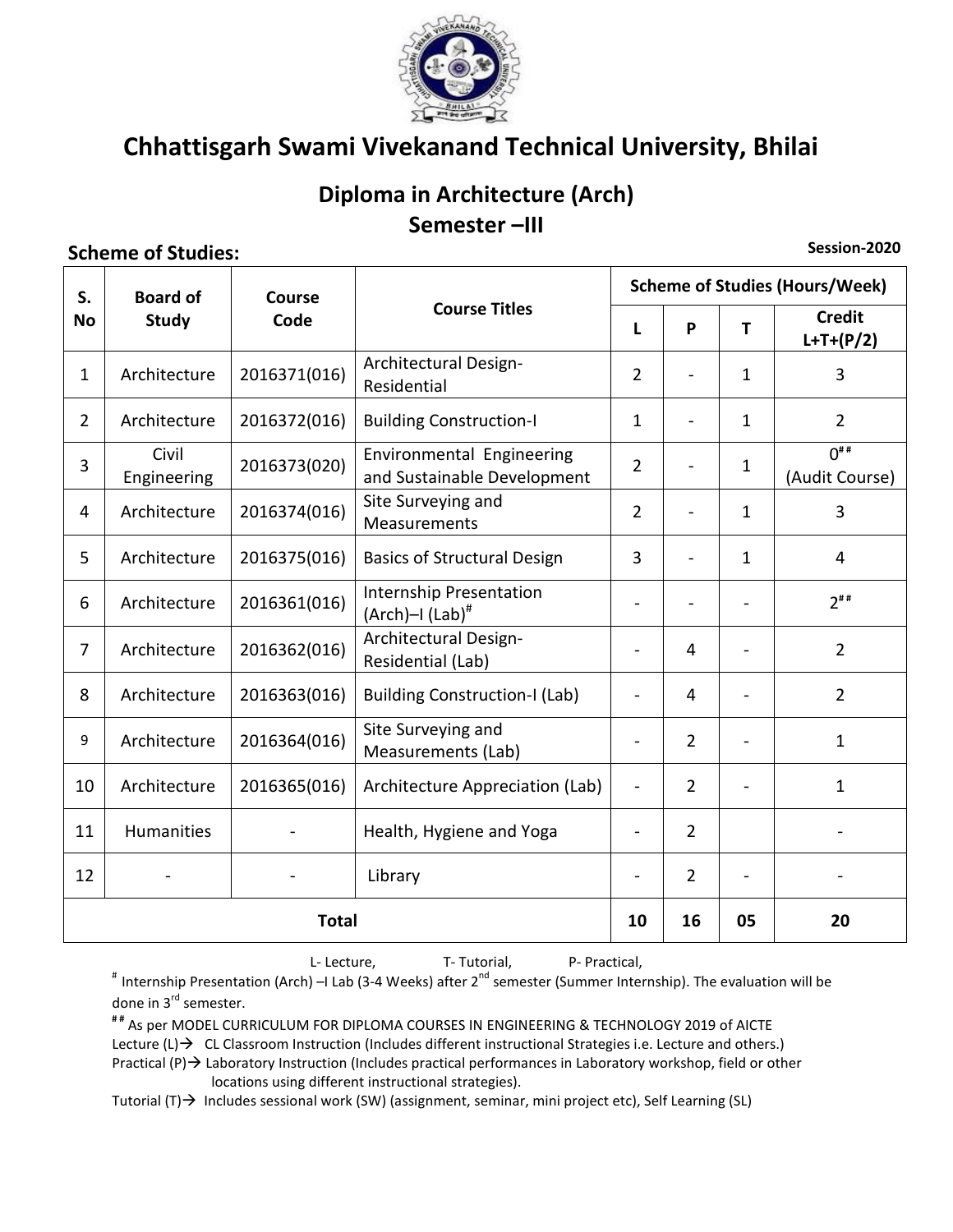

## Diploma in Architecture (Arch) Semester - III

### **Scheme of Examination:**

Session-2020

|                 |                                 | Course<br>Code |                                                             | <b>Scheme of Examination</b> |                |                |                      |                |     |  |
|-----------------|---------------------------------|----------------|-------------------------------------------------------------|------------------------------|----------------|----------------|----------------------|----------------|-----|--|
| S.<br><b>No</b> | <b>Board of</b><br><b>Study</b> |                | <b>Course Titles</b>                                        | <b>Theory</b>                |                |                | <b>Practical</b>     | <b>Total</b>   |     |  |
|                 |                                 |                |                                                             | <b>ESE</b><br><b>CT</b>      | <b>TA</b>      | <b>ESE</b>     | <b>TA</b>            | <b>Marks</b>   |     |  |
| $\mathbf{1}$    | Architecture                    | 2016371(016)   | Architectural Design-<br>Residential                        | $70*$                        | 20             | 30             | $\ddot{\phantom{1}}$ | $\blacksquare$ | 120 |  |
| $\overline{2}$  | Architecture                    | 2016372(016)   | <b>Building Construction-I</b>                              | $70**$                       | 20             | 30             | $\overline{a}$       | $\blacksquare$ | 120 |  |
| 3               | Civil<br>Engineering            | 2016373(020)   | Environmental<br>Engineering and<br>Sustainable Development | 70                           | 20             | 30             |                      | $\overline{a}$ | 120 |  |
| 4               | Architecture                    | 2016374(016)   | Site Surveying and<br>Measurements                          | 70                           | 20             | 30             |                      |                | 120 |  |
| 5               | Architecture                    | 2016375(016)   | <b>Basics of Structural</b><br>Design                       | 70                           | 20             | 30             |                      |                | 120 |  |
| 6               | Architecture                    | 2016361(016)   | Internship Presentation<br>(Arch)-I (Lab)                   |                              | $\blacksquare$ | $\blacksquare$ | 30                   | 50             | 80  |  |
| $\overline{7}$  | Architecture                    | 2016362(016)   | Architectural Design-<br>Residential (Lab)                  |                              |                |                | 30                   | 50             | 80  |  |
| 8               | Architecture                    | 2016363(016)   | <b>Building Construction-I</b><br>(Lab)                     |                              |                | $\blacksquare$ | 30                   | 50             | 80  |  |
| 9               | Architecture                    | 2016364(016)   | Site Surveying and<br>Measurements (Lab)                    |                              |                |                | 30                   | 50             | 80  |  |
| 10              | Architecture                    | 2016365(016)   | Architecture Appreciation                                   |                              |                |                | 30                   | 50             | 80  |  |
| <b>Total</b>    |                                 |                | 350                                                         | 100                          | 150            | 150            | 250                  | 1000           |     |  |

ESE: End of semester exam

CT: Class Test

TA: Teachers Assessment

\*Examination Hour - 6 Hour, \*\*Examination Hour - 4 Hour

Note: - i. TA in Theory includes Sessional work (SW) and Attendance (ATT) with weightage of 70% and 30% weightage of total respectively.

ii. TA in Practical includes performance of PRA, PDA and Viva-voce with weightage of 50%, 40% and 10% weightage of total respectively.

iii.85% attendance is essential in theory & Practical classes to appear in examination.

Legend: - PRA: Process Assessment, PDA: Product Assessment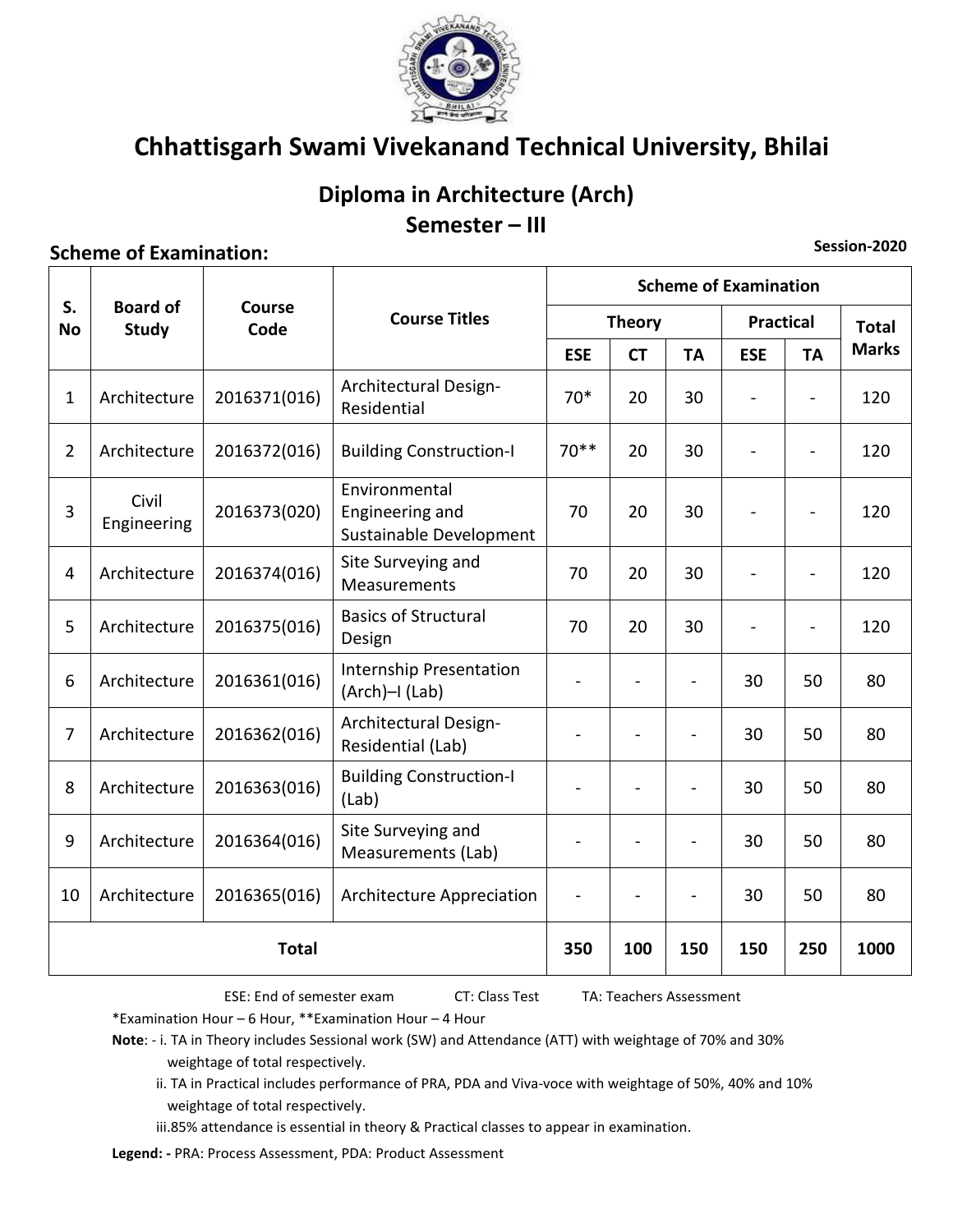

## Diploma in Architecture (Arch) Semester - IV

#### **Scheme of Studies:**

Session-2020

| S.             | <b>Board of</b> | <b>Course</b> |                                                       |                          | <b>Scheme of Studies</b><br>(Hours/Week) |                |                              |
|----------------|-----------------|---------------|-------------------------------------------------------|--------------------------|------------------------------------------|----------------|------------------------------|
| <b>No</b>      | <b>Study</b>    | Code          | <b>Course Titles</b>                                  |                          | P                                        | T              | <b>Credit</b><br>$L+T+(P/2)$ |
| $\mathbf{1}$   | Architecture    | 2016471(016)  | Architectural Design-Commercial                       | $\mathbf{1}$             |                                          | $\mathbf{1}$   | $\overline{2}$               |
| $\overline{2}$ | Architecture    | 2016472(016)  | <b>Building Construction-II</b>                       | $\mathbf{1}$             | ä,                                       | $\mathbf{1}$   | $\overline{2}$               |
| 3              | Mechanical      | 2000475(037)  | Entrepreneurship Development<br>and Management        | $\overline{2}$           | $\blacksquare$                           | $\mathbf{1}$   | 3                            |
| 4              | Architecture    | 2016473(016)  | <b>Working Drawing-I</b>                              | $\mathbf{1}$             |                                          | $\mathbf{1}$   | $\overline{2}$               |
| 5              | Architecture    | 2016474(016)  | <b>Building Services</b>                              | $\overline{2}$           | ÷,                                       | $\mathbf{1}$   | 3                            |
| 6              | Architecture    | 2016461(016)  | Computer Aided Design 3D (Lab)                        | $\overline{\phantom{0}}$ | 4                                        | $\blacksquare$ | $\overline{2}$               |
| $\overline{7}$ | Architecture    | 2016462(016)  | Architectural Design-Commercial<br>(Lab)              | L,                       | $\overline{4}$                           | $\overline{a}$ | $\overline{2}$               |
| 8              | Architecture    | 2016463(016)  | <b>Building Construction-II (Lab)</b>                 | $\overline{a}$           | 3                                        |                | 1.5                          |
| 9              | Architecture    | 2016464(016)  | <b>Working Drawing-I (Lab)</b>                        | $\overline{\phantom{0}}$ | 3                                        | $\overline{a}$ | 1.5                          |
| 10             | Architecture    | 2016465(016)  | Creative thinking and problem<br>solving - Arch (Lab) | $\overline{a}$           | $\overline{2}$                           | $\overline{a}$ | $\mathbf{1}$                 |
| 11             |                 |               | <b>Indian Constitution</b>                            | $\overline{2}$           |                                          | -              |                              |
| 12             |                 |               | Library                                               | $\overline{a}$           | $\overline{2}$                           | -              |                              |
| 13             | Humanities      |               | <b>Physical and Mental Fitness</b>                    |                          | $\overline{2}$                           |                |                              |
|                | <b>Total</b>    |               |                                                       |                          | 20                                       | 05             | 20                           |

L-Lecture, T-Tutorial, P- Practical,

Lecture  $(L) \rightarrow CL$  CL Classroom Instruction (Includes different instructional Strategies i.e. Lecture and others.)

Practical  $(P) \rightarrow$  Laboratory Instruction (Includes practical performances in Laboratory workshop, field or other locations using different instructional strategies).

Tutorial (T) → Includes sessional work (SW) (assignment, seminar, mini project etc), Self Learing (SL)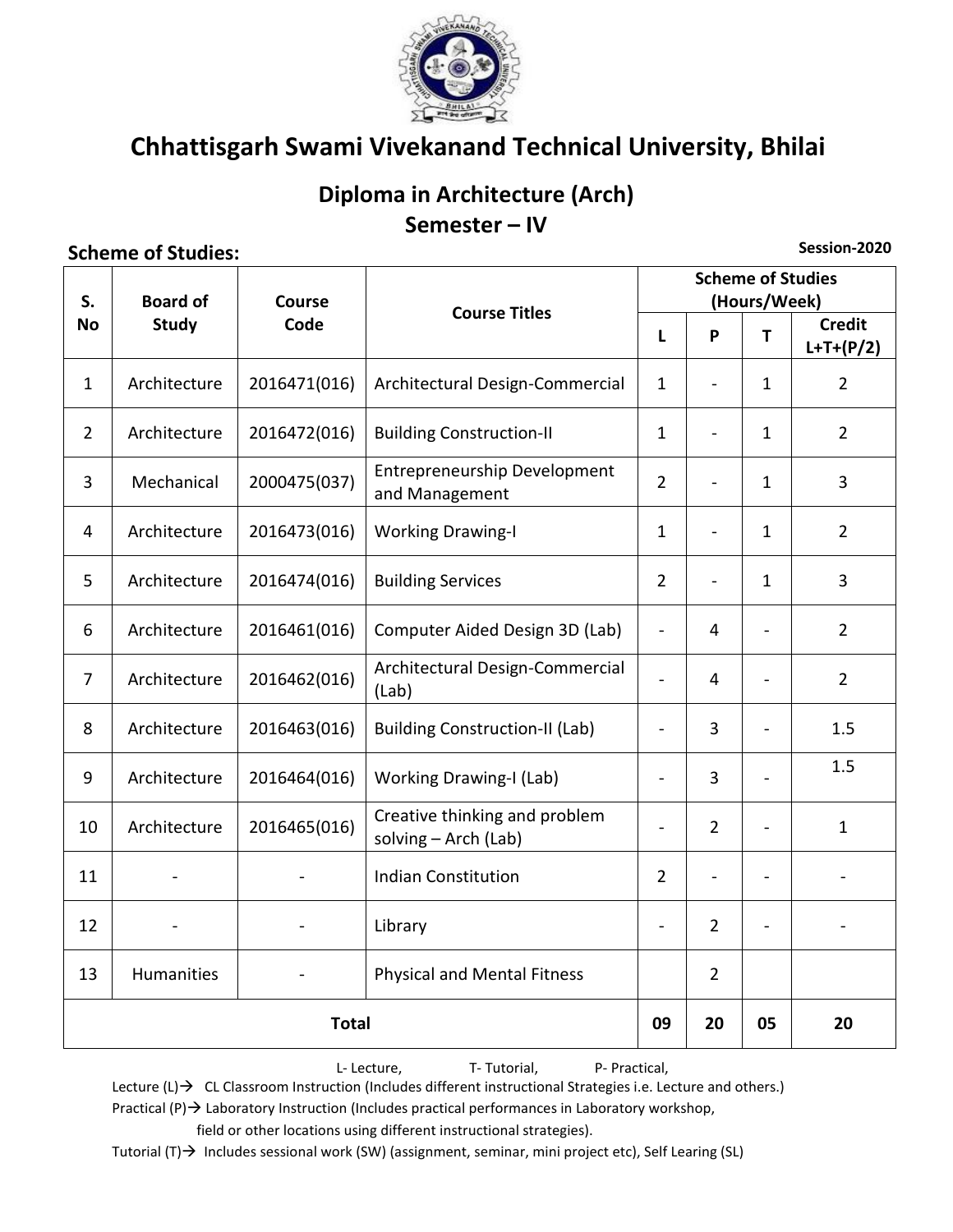

### Diploma in Architecture (Arch) Semester-IV

Session-2020

#### **Scheme of Examination:**

**Scheme of Examination**  $S_{n}$ **Board of** Course **Course Titles Total Practical Theory** Code **No Study Marks ESE CT ESE TA TA Architectural Design-**Architecture 2016471(016)  $70*$ 20 30 120  $\mathbf{1}$  $\overline{a}$  $\mathbf{r}$ Commercial  $70***$  $\overline{2}$ Architecture 2016472(016) **Building Construction-II** 20 30  $\mathbf{r}$  $\mathbf{r}$ 120 Entrepreneurship 3 Mechanical 2000475(037) Development and 70 20 30 120  $\overline{a}$ Management  $\overline{4}$ Architecture 2016473(016) **Working Drawing-I**  $70**$  $20<sup>2</sup>$ 30  $120$ 5 Architecture **Building Services** 70 20 30 2016474(016) 120  $\overline{a}$  $\overline{a}$ **Computer Aided Design** 6 Architecture 2016461(016) 30 50 80 3D (Lab) Architectural Design- $\overline{7}$ Architecture 2016462(016) 30 50 80  $\mathbf{r}$  $\overline{a}$ Commercial (Lab) **Building Construction-II** Architecture 2016463(016) 8 30 50 80  $(Lab)$ 9 Architecture 2016464(016) **Working Drawing-I (Lab)**  $30<sup>°</sup>$ 50 80  $\overline{a}$ Creative thinking and 10 Architecture problem Solving - Arch 2016465(016) 30 50 80  $\overline{a}$  $\overline{a}$  $(Lab)$ 100 150 250 1000 Total 350 150

> ESE: End of semester exam CT: Class Test TA: Teachers Assessment

\*Examination Hour - 6 Hour, \*\*Examination Hour - 4 Hour

Note: - i. TA in Theory includes Sessional work (SW) and Attendance (ATT) with weightage of 70% and 30% weightage of total respectively.

ii. TA in Practical includes performance of PRA, PDA and Viva-voce with weightage of 50%, 40% and 10% weightage of total respectively.

iii. 85% attendance is essential in theory & Practical classes to appear in examination.

Legend: - PRA: Process Assessment, PDA: Product Assessment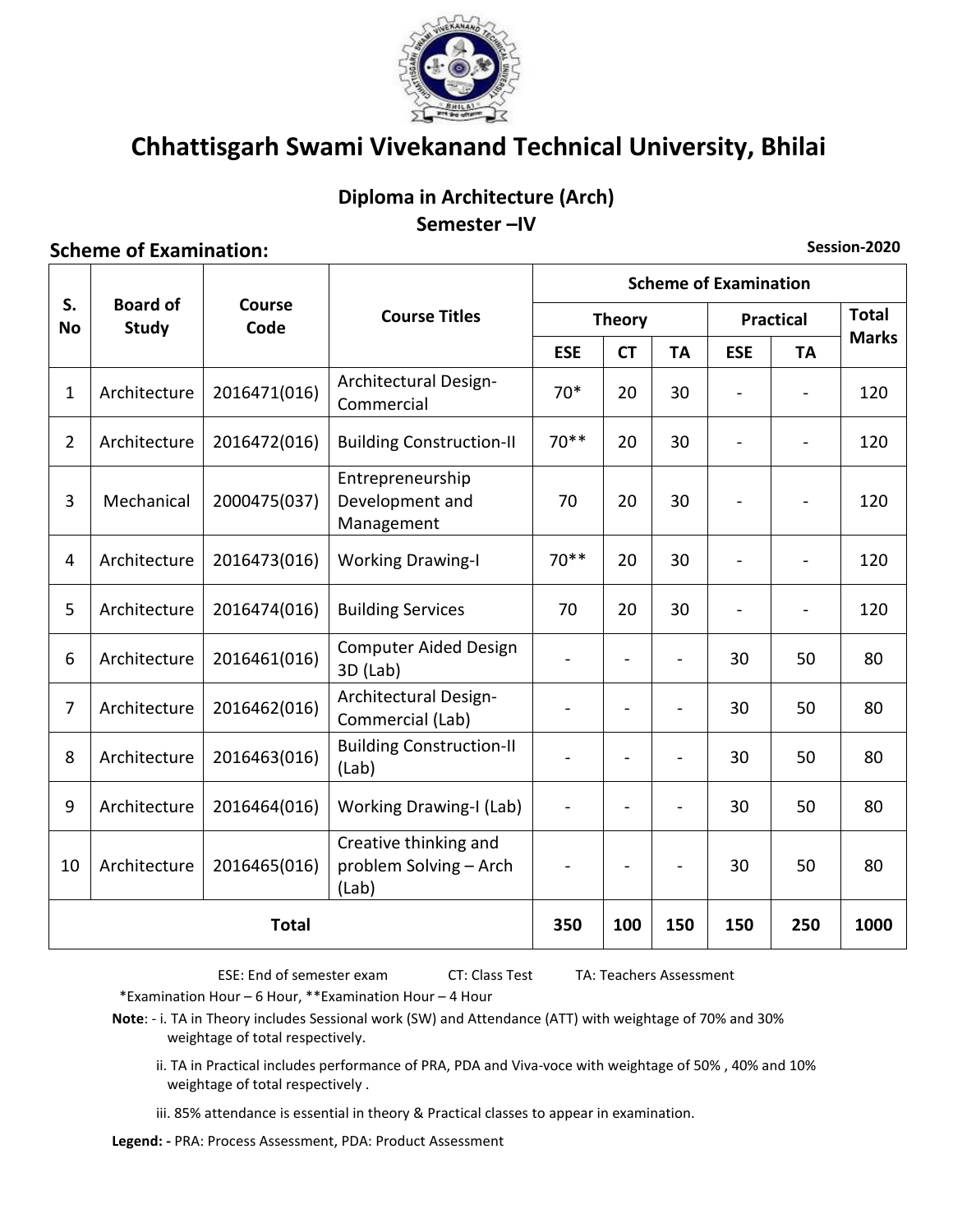

## Diploma in Architecture (Arch) Semester  $- V$

#### **Scheme of Studies:**

**Scheme of Studies Board of** (Hours/Week) S.No. **Course Code Course Titles** Study **Credit**  $\mathbf{L}$ **p** T  $L+T+(P/2)$ 2016571  $\mathbf{1}$ Architecture Architectural Design-Public  $\mathbf{1}$  $\mathbf{1}$  $\overline{2}$  $(016)$ 2016572  $\mathcal{L}$ Architecture **Building Construction-III**  $\mathbf{1}$  $\overline{a}$  $\mathbf{1}$  $\overline{2}$  $(016)$ 2016573  $\overline{3}$ Architecture Estimating & Costing (Arch.)  $\mathcal{L}$  $\mathbf{1}$  $\overline{3}$  $\overline{a}$  $(016)$ 2016574  $\overline{4}$ Architecture **Working Drawing-II**  $\mathbf{1}$  $\overline{2}$  $\overline{a}$  $\mathbf{1}$  $(016)$ 2016575 5 Architecture Town Planning and Landscape  $\mathbf{1}$  $\overline{2}$  $\mathbf{1}$  $(016)$ 2016561 Internship Presentation 6 Architecture  $2##$  $(016)$  $(Arch.)$ -II  $(Lab)$ # 2016562 Architectural Design-Public  $\overline{7}$ Architecture  $\overline{\mathbf{A}}$  $2^{\circ}$  $\overline{a}$  $(016)$  $(Lab)$ 2016563 **Building Construction-III (Lab)** 8 Architecture  $\overline{a}$ 3  $\overline{a}$  $1.5$  $(016)$ 2016564  $\mathsf{q}$ Architecture Working Drawing-II (Lab)  $\overline{a}$  $\overline{4}$  $\mathcal{P}$  $\overline{a}$  $(016)$ Town Planning and Landscape  $\overline{a}$  $\overline{a}$ 2016565 3  $1.5$ 10 Architecture (Lab)  $(016)$  $\overline{a}$  $\overline{a}$ 11 **Humanities** Library  $\overline{2}$ Essence of Indian Knowledge 12  $\overline{2}$  $\overline{a}$  $\overline{\phantom{a}}$ **Humanities** & Tradition **Educational Tour** 13 Architecture  $\overline{a}$  $\overline{a}$  $\overline{2}$  $\overline{a}$ Total\* 08 18 05 20

L-Lecture,

T-Tutorial.

P- Practical, Lecture  $(L) \rightarrow CL$  CL Classroom Instruction (Includes different instructional Strategies i.e. Lecture and others.)

Practical  $(P)$   $\rightarrow$  Laboratory Instruction (Includes practical performances in Laboratory workshop, field or other locations using different instructional strategies).

Tutorial  $(T) \rightarrow$  Includes sessional work (SW) (assignment, seminar, mini project etc), Self Learning (SL).

# Internship Presentation (Arch.) -II (3-4 Weeks) after IV th semester in summer vacation. The evaluation will be done in 5<sup>th</sup> sem.

## As per MODEL CURRICULUM FOR DIPLOMA COURSES IN ENGINEERING & TECHNOLOGY 2019 of AICTE.

#### \*Remaining five hours per week distribution

a. National Service Scheme.

**b.** Cultural activity, Sports & Games.

c. To complete the remaining course if any.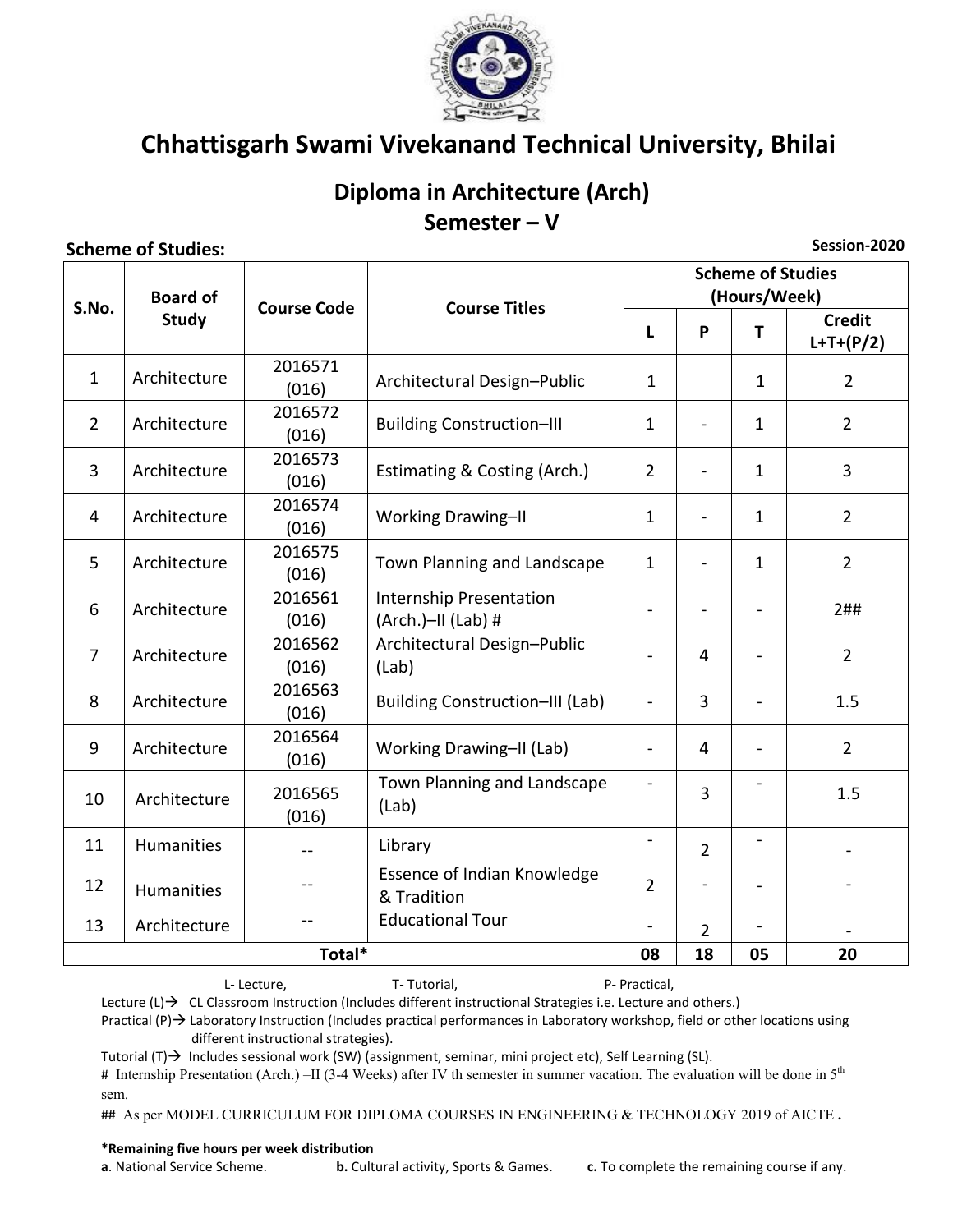

### Diploma in Architecture (Arch) Semester-V

#### **Scheme of Examination:**

**Scheme of Examination Board of Course** S.No. **Course Titles Practical Theory Total** Study Code **Marks ESE CT** TA **ESE TA** 2016571 Architectural Design- $\mathbf{1}$ Architecture  $70*$ 20 30 120  $\mathbf{r}$  $(016)$ Public 2016572  $\overline{2}$ Architecture **Building Construction-III**  $70**$ 20 30 120  $(016)$ **Estimating & Costing** 2016573  $\overline{3}$ Architecture 70 20 30 120  $(016)$ (Arch.) 2016574 **Working Drawing-II**  $70**$  $\overline{4}$ Architecture 20 30  $\overline{a}$ 120  $\blacksquare$  $(016)$ Town Planning and 2016575 5 Architecture 70 20 30  $\Box$  $\overline{a}$ 120  $(016)$ Landscape Internship Presentation 2016561 6 Architecture 30 50 80  $\blacksquare$ (Arch.)-II (Lab) #  $(016)$ Architectural Design-2016562  $\overline{7}$ Architecture 50 30 80  $\overline{a}$  $\overline{a}$  $\overline{a}$  $(016)$ Public (Lab) **Building Construction-III** 2016563 Architecture 8 30 50 80  $(016)$  $(Lab)$ 2016564  $\mathsf{q}$ Architecture Working Drawing-II (Lab)  $\overline{a}$  $\overline{a}$  $\overline{a}$ 30 50 80  $(016)$ Town Planning and 2016565 10 Architecture 30 50 80  $\overline{a}$ Landscape (Lab)  $(016)$ **Total** 350 100 150 150 250 1000

ESE: End of semester exam

TA: Teachers Assessment

\*\* Examination Hours: 4 hours \*Examination Hours: 6 hours,

# Internship Presentation (Arch.)–II (3-4 Weeks) after IV th semester in summer vacation. The evaluation will be done in  $5<sup>th</sup>$  sem.

CT: Class Test

Note: - i. TA in Theory includes Sessional work (SW) and Attendance (ATT) with weightage of 70% and 30% weightage of total respectively.

ii. TA in Practical includes performance of PRA, PDA and Viva-voce with weightage of 50%, 40% and 10% weightage of total respectively.

iii. 85% attendance is essential in theory & Practical classes to appear in examination.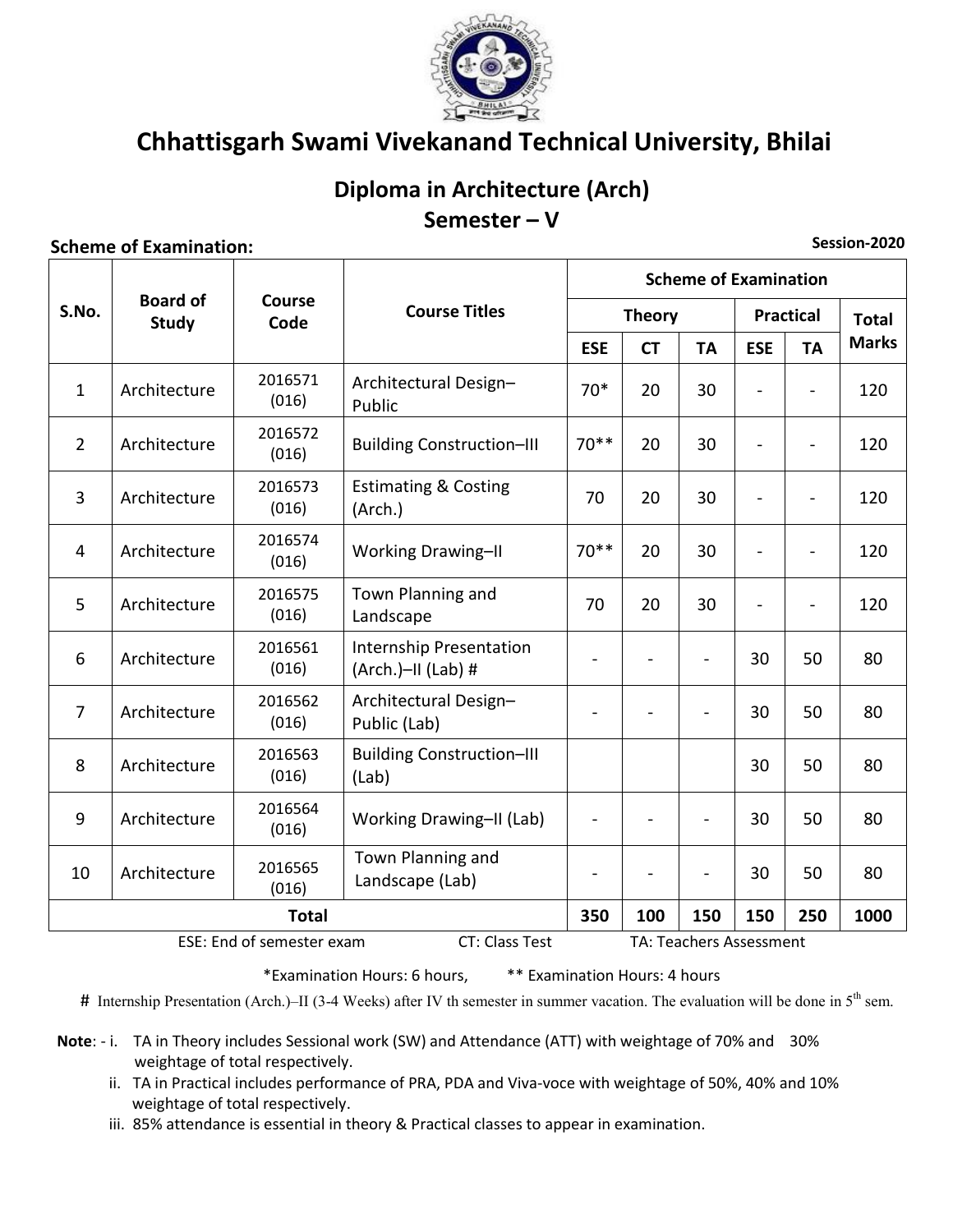

### Diploma in Architecture (Arch) Semester - VI

#### **Scheme of Studies:**

Session-2020

| S.  | <b>Board of</b>                             | Course<br>Code   | <b>Course Titles</b>                                       | <b>Scheme of Studies</b><br>(Hours/Week) |                          |                |                              |  |
|-----|---------------------------------------------|------------------|------------------------------------------------------------|------------------------------------------|--------------------------|----------------|------------------------------|--|
| No. | <b>Study</b>                                |                  |                                                            | L                                        | P                        | T              | <b>Credit</b><br>$L+T+(P/2)$ |  |
| 1   | Architecture                                | 2016671<br>(016) | Architectural Design-<br>Contemporary                      | $\mathbf{1}$                             | $\overline{\phantom{a}}$ | $\mathbf{1}$   | $\overline{2}$               |  |
| 2   | Architecture                                | 2016672<br>(016) | <b>Rural Construction Technology</b>                       | $\overline{2}$                           |                          | $\mathbf{1}$   | 3                            |  |
| 3   | Architecture                                | 2016673<br>(016) | <b>Green Building and Energy</b><br>Conservation           | $\overline{2}$                           |                          | $\mathbf{1}$   | 3                            |  |
| 4   | Architecture                                | 2016674<br>(016) | <b>Basic Interior Design</b>                               | $\mathbf{1}$                             | $\overline{\phantom{a}}$ | $\mathbf{1}$   | $\overline{2}$               |  |
| 5   | Architecture                                | 2016675<br>(016) | <b>Basic of Vaastu Shastra</b>                             | $\mathbf{1}$                             | $\overline{\phantom{a}}$ | $\mathbf{1}$   | $\overline{2}$               |  |
| 6   | Architecture                                | 2016661<br>(016) | Seminar on Architectural<br>Design (Lab)                   | $\overline{\phantom{0}}$                 | $\overline{2}$           |                | $\mathbf{1}$                 |  |
| 7   | Architecture                                | 2016662<br>(016) | <b>Presentation &amp; Model Making</b><br>Techniques (Lab) | $\overline{a}$                           | 4                        |                | $\overline{2}$               |  |
| 8   | Architecture                                | 2016663<br>(016) | Architectural Design -<br>Contemporary (Lab)               | $\overline{a}$                           | 4                        |                | $\overline{2}$               |  |
| 9   | Architecture                                | 2016664<br>(016) | Basic Interior Design (Lab)                                | $\overline{\phantom{0}}$                 | 4                        |                | $\overline{2}$               |  |
| 10  | Architecture                                | 2016665<br>(016) | Basic of Vaastu Shastra (Lab)                              | $\overline{a}$                           | $\overline{2}$           |                | $\mathbf{1}$                 |  |
| 11  | Architecture                                | $- -$            | <b>Indian Constitution</b>                                 | $\overline{2}$                           |                          | $\blacksquare$ |                              |  |
| 12  | Humanities                                  |                  | Library                                                    |                                          | $\overline{2}$           |                |                              |  |
|     |                                             | <b>Total</b>     |                                                            | 09                                       | 18                       | 05             | 20                           |  |
|     | T-Tutorial,<br>P- Practical,<br>L- Lecture, |                  |                                                            |                                          |                          |                |                              |  |

Lecture  $(L) \rightarrow CL$  CL Classroom Instruction (Includes different instructional Strategies i.e. Lecture and others.) Practical (P)  $\rightarrow$  Laboratory Instruction (Includes practical performances in Laboratory workshop, field or other locations using different instructional strategies).

Tutorial (T) → Includes sessional work (SW) (assignment, seminar, mini project etc), Self Learning (SL)

#### \*Remaining five hours per week distribution

- a. National Service Scheme.
- b. Cultural activity, Sports & Games.
- c. To complete the remaining course if any.